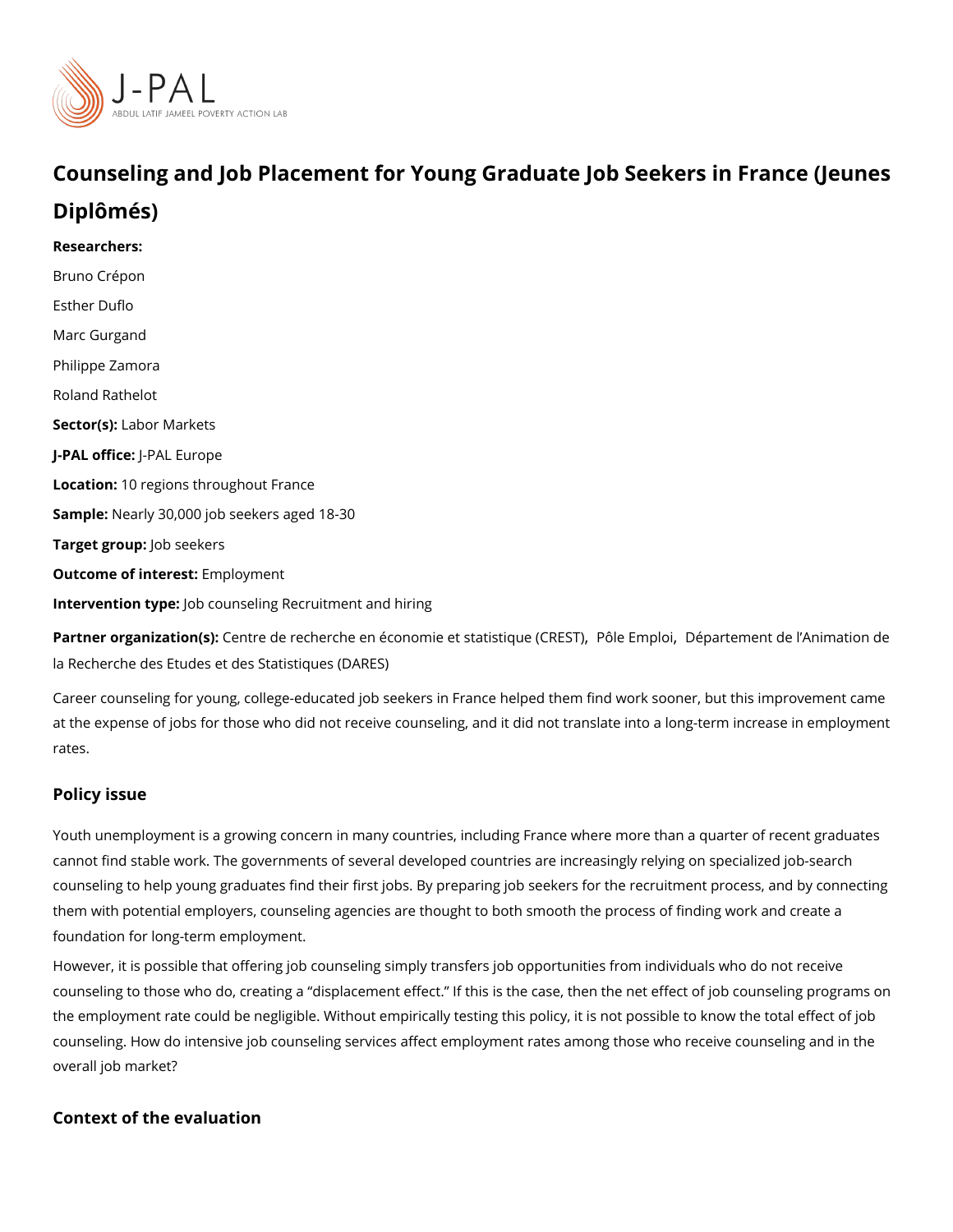France has a large population of young, college-educated job seekers. An estimated 25–32 percent of university graduates are unable to find stable work three years after graduation. Some of these young graduates do not benefit from resources like unemployment benefits because they lack a sufficient employment history. In 2007, the Ministry of Labor began subcontracting job counseling services for young graduates to private agencies, which were believed to be more efficient in this sector than the French public employment agency, Pôle Emploi.



A job counseling session in Paris, France. Photo: Aude Guerrucci | J-PAL/IPA

## **Details of the intervention**

A randomized evaluation of this program was carried out from 2007 to 2010, covering 235 communities in ten regions throughout France. The goal of the evaluation was to assess whether offering job counseling created a displacement effect among job seekers who do not receive counseling, and how large this effect might be. Nearly 30,000 young, educated job seekers were randomly selected to be part of the evaluation. These youth were generally in their mid-twenties, college-educated (they possessed at least a two-year degree), and had not found stable work for at least six months. Nearly two-thirds of the sample consisted of women. Because the job seekers had spent very little time working, 67 percent were not receiving unemployment benefits at the time of the study.

The evaluation used a two-step randomization approach: first, randomly assigning the proportion of job seekers who would receive intensive counseling in a given community, and then randomly assigning job seekers in each treated community into the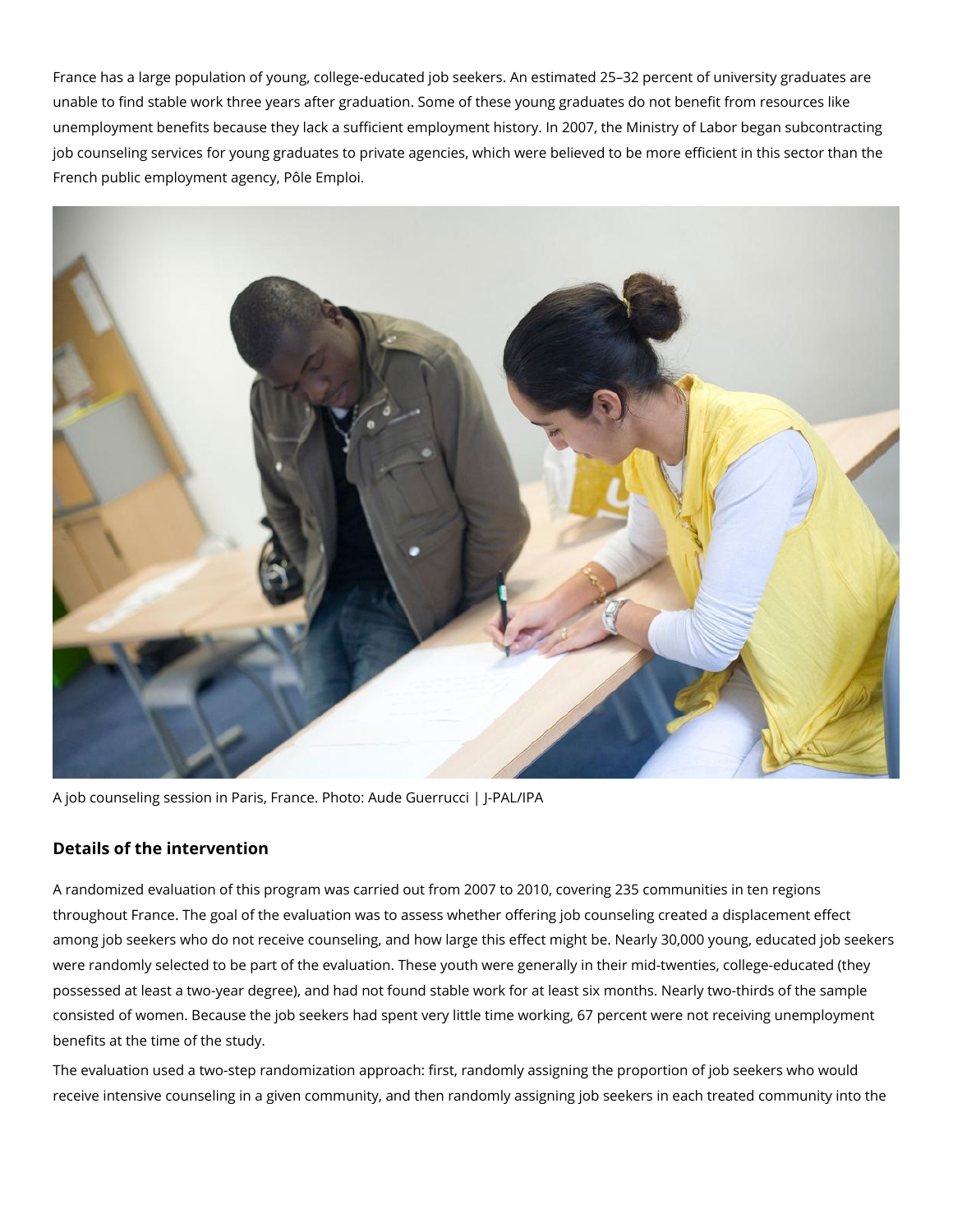treatment or comparison group. Individuals assigned to the treatment group were put in contact with a private agency for intensive job counseling lasting a year, while those in the comparison group continued to have the option of receiving standard job counseling from Pôle Emploi. Since both treatment and comparison individuals were eligible to receive counseling through Pôle Emploi, this evaluation measures the impact of supplementing public employment counseling with more intensive counseling from a private provider.

- 1. *Intensive job counseling with private firms:* Private counseling firms (both for-profit and non-profit) received the names of job seekers and invited them to participate in a two-stage counseling program. The first stage focused on finding longterm employment (lasting at least six months) and the second focused on stabilizing them in their new job. The government did not prescribe a specific counseling structure, but it provided the agencies with incentives—up to €2,100 per person counseled—for meeting specific outcome targets: enrolling an eligible job seeker in the program, finding that job seeker a job contract of at least six months, and having that job seeker still employed six months after entering the job.
- 2. *Proportion of local job seekers receiving counseling*: Researchers varied the proportion of eligible youth who were offered counseling within each community from 0%, 25%, 50%, 75%, up to 100% to examine the effects of having more or fewer people receiving counseling in a local job market. If job counseling for some displaces others from jobs, then one would expect to see higher unemployment among youth who were not offered counseling in communities where some youth received intensive counseling.

## **Results and policy lessons**

*Only 35 percent of the treatment group enrolled in the intensive counseling program*. This low take-up may have been because nearly half of the participants already had some form of employment when they were assigned to receive counseling. Take-up of intensive counseling services was higher among people who were not working, had less advanced degrees, and were receiving government unemployment benefits.

*Individuals in the treatment group found work more quickly than those in the comparison group in the same areas, but these gains disappeared after twelve months.* After eight months, job seekers in the treatment group were 2.5 percentage points more likely to have found long-term employment, an effect that was mostly driven by men. Increases in employment were also driven by job seekers who found fixed-term contracts, and there was no increase in permanent employment contracts. However, all employment gains disappeared after twelve months and individuals in the treatment group were no more likely to be employed than those in the comparison group.

*Providing intensive job counseling created a displacement effect, lowering the employment rate among the comparison group individuals who lived in treatment areas.* In treatment areas, job seekers who were offered counseling were 2.5 percentage points more likely to have found long-term employment after eight months than their peers who did not receive counseling. However, these peers were 2.1 percentage points less likely to have found long-term employment than job seekers in areas where no one received counseling. The net effect of being offered the program is, therefore, small and insignificant.

*The low overall impact of being offered intensive counseling is partly due to the relatively low take-up of the program.* Since only 35 percent of those offered intensive counseling chose to enroll, the direct benefit on those who took up the program was essentially compensated by the displacement effects on the job seekers who were assigned to the treatment group but did not enroll.

*Displacement effects were strongest in places where job seekers eligible for the program were competing for a smaller pool of jobs.* In treatment areas with extremely competitive job markets, the employment rate among the comparison group individuals was lower by 7.7 points than the employment rate in areas where no treatment was offered at all.

*Intensive job counseling in France helped young graduates find work slightly faster than their peers who did not receive counseling in the same areas but did not increase their employment rates in the long term.*